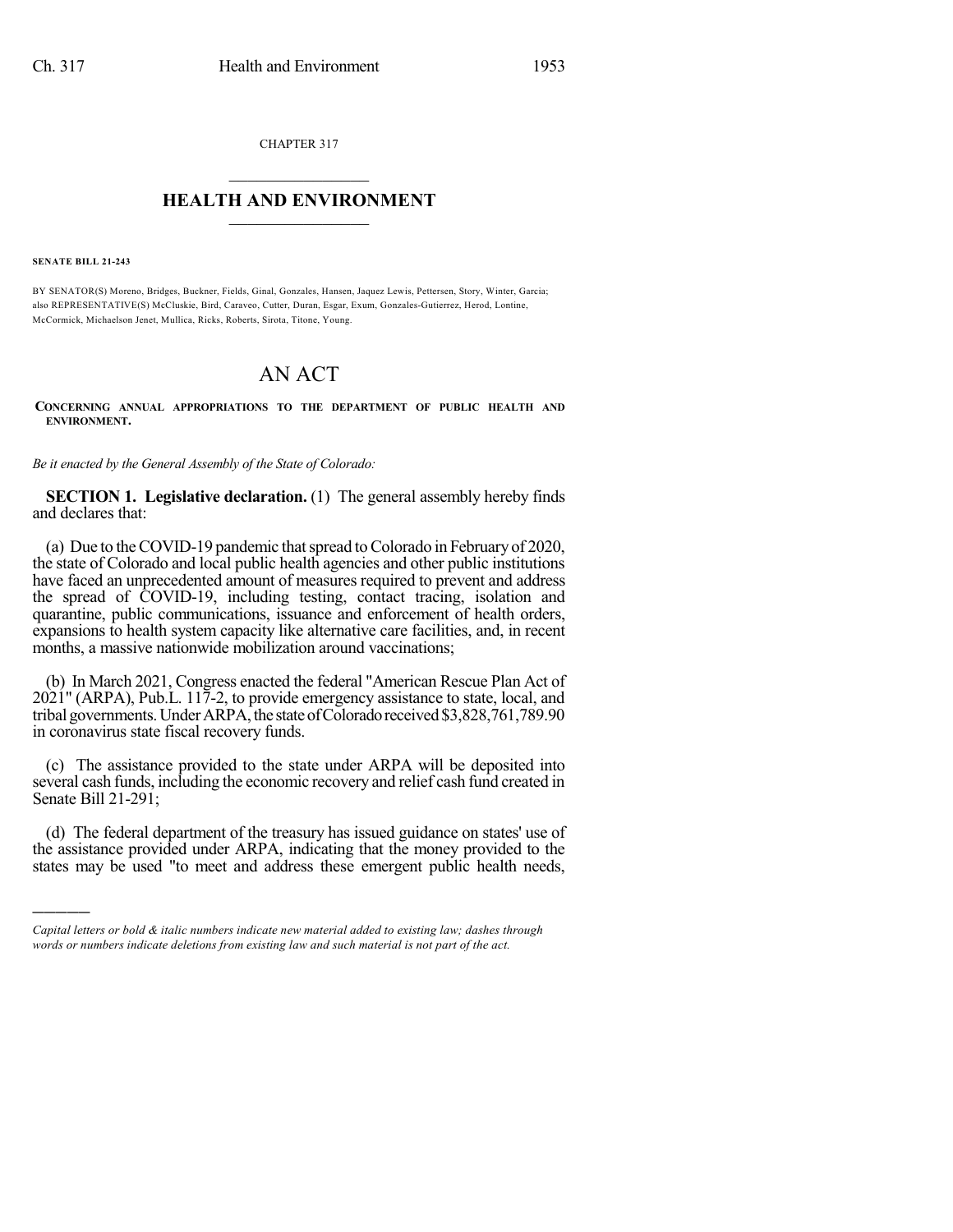including through measures to counter the spread of COVID-19, through the provision of care for those impacted by the virus, and through programs orservices that address disparities in public health that have been exacerbated by the pandemic."; and

(e) It is the intent of the general assembly that the appropriations in this act comply with the guidelines set forth by the federal department of the treasury because they are intended to provide funding for administration and support, research, outreach, laboratory services, and emergency preparedness and disaster response activities as well asto support Colorado's 53 local public health agencies.

**SECTION 2.** In Colorado Revised Statutes, **add** 25-1-132 as follows:

**25-1-132. Two-year appropriation to the department - repeal.** (1) FOR THE 2022-23 AND 2023-24 STATE FISCAL YEARS, THE GENERAL ASSEMBLY SHALL ANNUALLY APPROPRIATE TEN MILLION DOLLARS PER FISCAL YEAR FROM THE GENERAL FUND TO THE DEPARTMENT, FOR DISTRIBUTION TO LOCAL PUBLIC HEALTH AGENCIES.

(2) FOR THE 2022-23AND 2023-24STATE FISCAL YEARS,THE GENERAL ASSEMBLY SHALL ANNUALLY APPROPRIATE ELEVEN MILLION NINETY THOUSAND ONE HUNDRED FORTY NINE DOLLARS PER FISCAL YEAR FROM THE GENERAL FUND TO THE DEPARTMENT, FOR USE BY THE DIVISION OF DISEASE CONTROL AND PUBLIC HEALTH RESPONSE FOR ADMINISTRATION AND SUPPORT.

(3) THIS SECTION IS REPEALED, EFFECTIVE JULY 1, 2025.

**SECTION3. Appropriation.**(1) Forthe 2021-22 state fiscal year, \$21,090,149 is appropriated to the department of public health and environment. This appropriation is from the economic recovery and relief cash fund created in section 24-75-228 (2)(a), C.R.S., and of money the state received from the federal coronavirus state fiscal recovery fund. To implement this act, the department may use this appropriation as follows:

(a) \$10,000,000 for use by administration and support for distributions to local public health agencies; and

(b) \$11,090,149 for use by the division of disease control and public health response for administration and support, which is based on the assumption that the division will require an additional 121.4 FTE.

(2) For the 2021-22 state fiscal year, \$14,500,000 is appropriated from the general fund to the economic recovery and relief cash fund.

**SECTION 4. Effective date.** This act takes effect upon passage; except that sections 1 and 3 of this act take effect only if Senate Bill 21-291 becomeslaw, and, in which case, take effect either upon the effective date of this act or one day after the passage of Senate Bill 21-291, whichever is later.